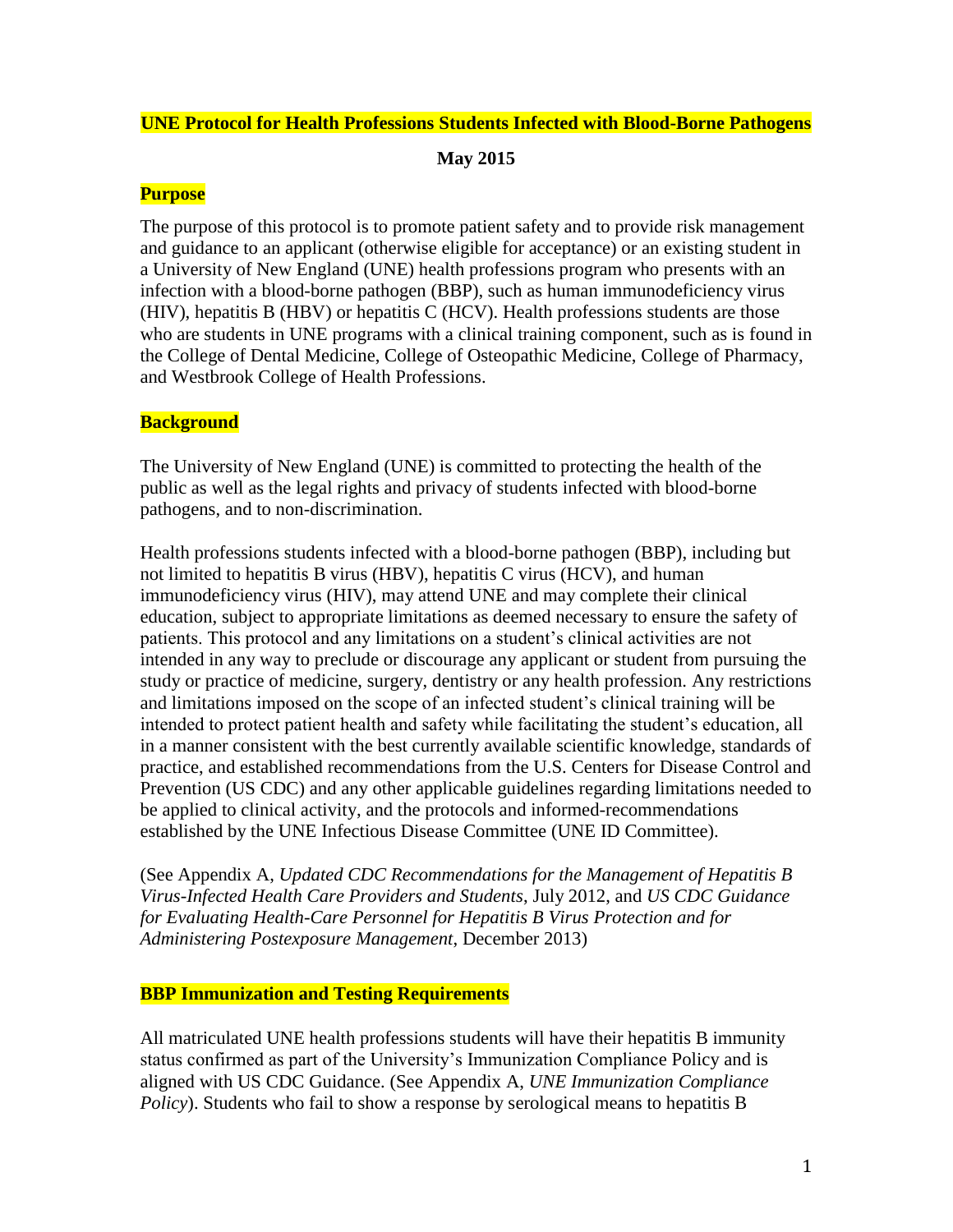vaccination will be counseled to see a health care provider to determine if they are infected.

Although testing for HCV and HIV is not required for attendance in health professions programs at UNE, it is the professional responsibility of any student who has risk factors for these diseases and who may be encountering exposure-prone procedures to make arrangements for serologic testing. (See Appendix A, *US CDC HCV and HIV Testing Recommendations*)

Any student, who is aware that they are infected with a blood-borne pathogen, if not currently under the care of a health care provider, is strongly urged to contact Student Health Services so that appropriate medical treatment may be instituted and continued.

Any student who is known to be infected with a BBP and is matriculating in a health professions program that may include exposure-prone procedures, is required to report the infection status of the BBP to the UNE College Designee and the Director of Student Health, and then to be followed as per protocol. Each UNE college will designate an appropriate senior administrator or faculty member, usually an associate dean, to serve as the UNE College Designee.

### **More Specific Guidelines on Students Infected with Blood-Borne Pathogens**

**Notification.** Students infected with a blood-borne pathogen must avoid circumstances in which they could potentially transmit their infection to others. Therefore, UNE health professions programs that involve clinical training with potential for exposure-prone procedures require any student who is infected with a blood-borne pathogen, such as HBV, HCV, or HIV, to notify the UNE College Designee and the Director of Student Health of his/her positive status so that the University may help to define any limitations necessary in clinical training settings, and make such accommodations as may be reasonable to permit the student's continued matriculation. Such notification is considered a professional responsibility of the student, and failure to disclose blood-borne pathogen infection status will be grounds for disciplinary action, up to and including dismissal from the University. This disclosure requirement applies to students matriculating in UNE's College of Osteopathic Medicine, College of Dental Medicine, and other program such as the Physician Assistant and Dental Hygiene programs in the Westbrook College of Health Professions, in which students may encounter exposureprone procedures and/or for whom it is recommended by US CDC.

**Clinical Training Limitations**. The UNE College Designee and the UNE ID Committee will work together to evaluate and establish protocols, limitations, and restrictions on a case-by-case basis, utilizing the best currently available scientific knowledge and any established recommendations from the US CDC, Maine CDC/Maine DHHS, the Occupational Health and Safety Administration (OSHA), in Appendix A, and other applicable governmental and college health association guidelines regarding what, if any, limitations need to be applied to clinical activity. In conducting this evaluation and establishing of particular protocols and restrictions, the UNE College Designee and the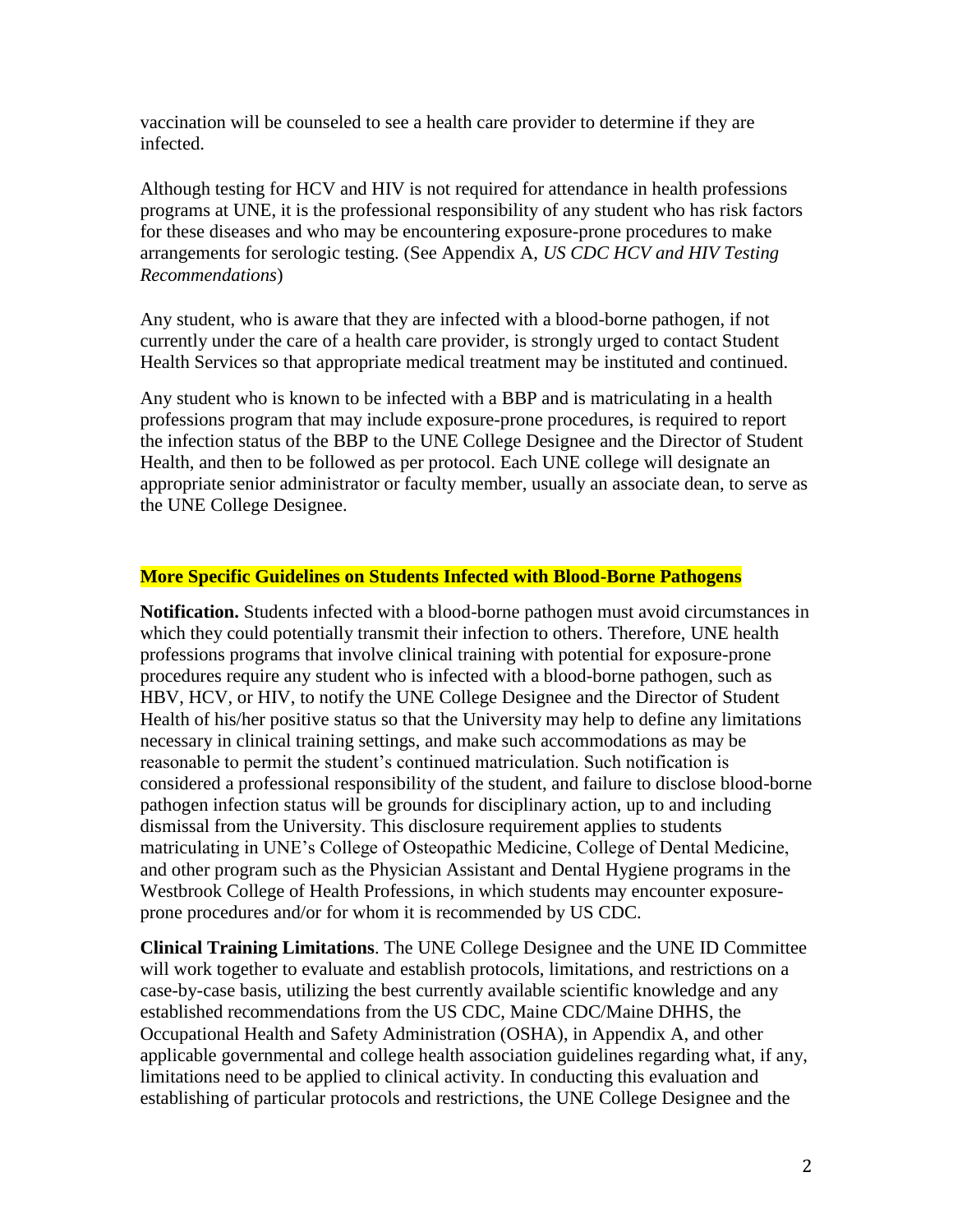UNE ID Committee may consult with the student, the student's personal physician, and faculty at UNE, as determined appropriate, to assist in this individualized assessment and judgment.

Invasive procedures considered as potential risks for health care workers-to-patient transmission by the US CDC will be strictly avoided by students who are infected with HBV. Students with other known blood-borne pathogens will be advised on a case-bycase basis. In general, because of their lack of experience, students with HIV or HCV infections will be advised similarly to HBV-infected students. Recommended practices may include double gloving and not performing any procedures that have been previously identified as associated with a risk of provider-to-patient HBV transmission.

The student will be allowed to withdraw without penalty from any clinical setting that the student feels might present a risk for infectivity.

**Confidentiality.** The confidentiality of the student infected with a blood borne pathogen will be respected and maintained within the parameters of existing law and to the degree that is possible. For instance, the UNE ID Committee will review students' situations without knowledge of the students' names unless it is unavoidable and/or there is a need to know. However, in such cases, respect for the confidentiality of the student under review should be accorded as it is for any patient. Students should be allowed to complete the UNE health profession degree if at all possible with an effort by all to maintain confidentiality to the degree that it is possible.

Before a student infected with a BBP begins training in a particular clinical institution or site, the directors and supervisors of that site may be informed on a need-to-know-basis of the student's name, limitations imposed on the student's activities, and the type of BBP involved. Examples include clerkship directors in the departments of surgery, obstetrics/gynecology, emergency medicine, and any other departments that may involve exposure-prone procedures.

**Accommodations**. Reasonable efforts will be made to assist the student in completing the requirements for their UNE health professional degree. In addition, the student will be offered counseling concerning the options for the future selection of a career pathway in their UNE health profession. A student infected with HBV, HCV, or HIV may continue in the UNE health professions program he/she is matriculated in, as long as the student is able to carry out the physical and intellectual activities required of all students.

**Counseling**. Students will be counseled by the UNE College Designee concerning their potential risk to patients and their risk to themselves. They will be instructed to be punctilious in the use of standard (including universal) infection control precautions, the use of safer devices, and the implementation up-to-date hospital infection control techniques to prevent injuries that confer risks for transmission of BBP to patients and their providers. They will be referred to appropriate physician caregivers for optimal follow-up and therapy. The student will also have available counseling about future career plans based on the student's condition, current medical and legal practices and requirements.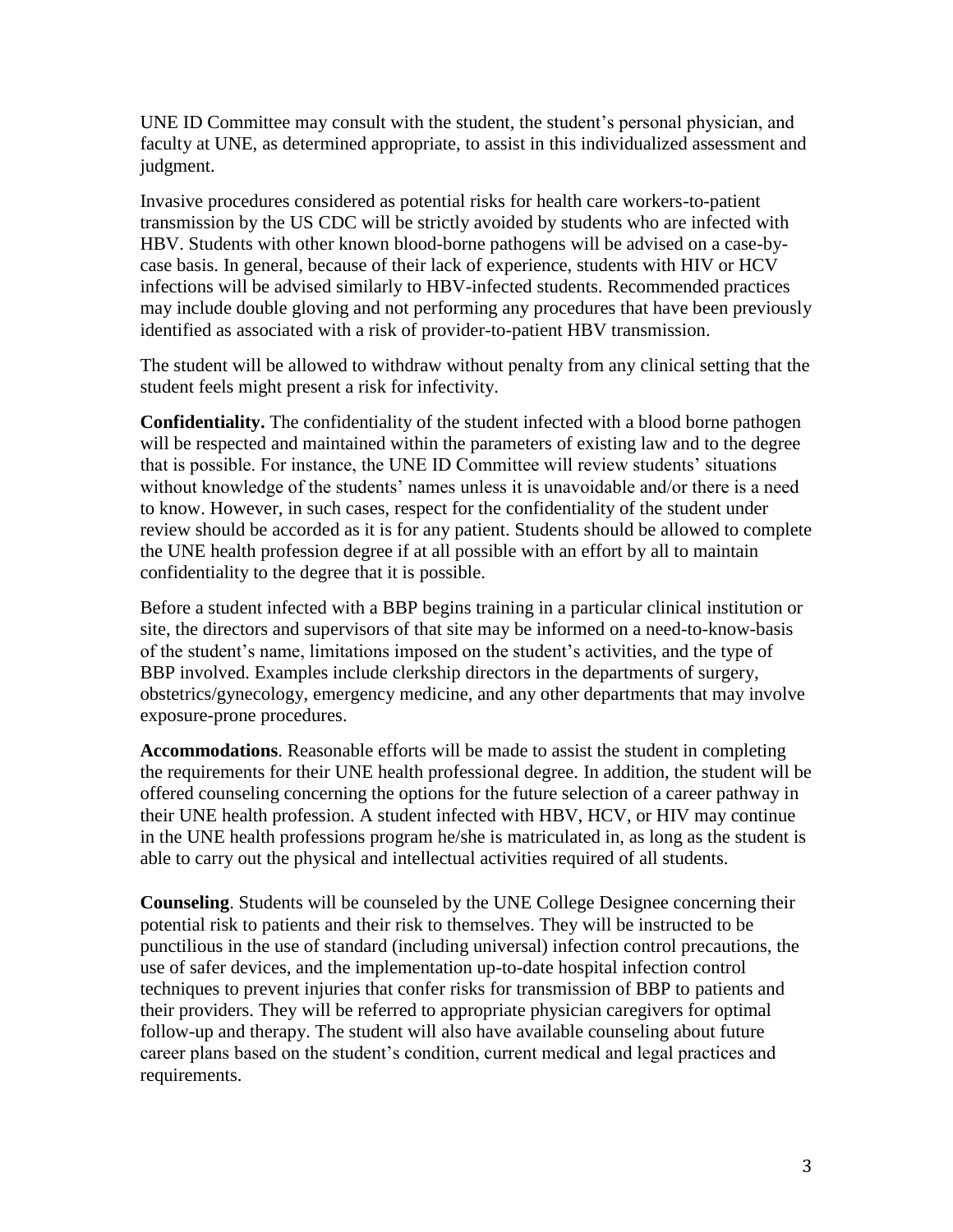**HIV**. HIV-positive students should undergo screening for associated infections such as tuberculosis, vaccinations such as for pneumococcus and influenza, and other appropriate preventive care, as is recommended by authorities such as the U.S. CDC and as determined by UNE's ID Committee.

**Annual Review**. The student's condition will be re-evaluated at least annually by the UNE College Designee and the UNE ID Committee to determine if any additional limitations are indicated. In the case of an HIV infection, test results such as the student's viral load and CD4 count, as well as his/her clinical status and the regimen of antiretroviral therapy that is being employed can be useful in assisting in any decision making by UNE if the student will allow the UNE College Designee to discuss the results with his/her health care provider.

# **APPENDIX A**

Updated CDC Recommendations for the Management of Hepatitis B Virus-Infected Health Care Providers and Students, July 2012 [http://www.cdc.gov/mmwr/preview/mmwrhtml/rr6103a1.htm?s\\_cid=rr6103a1\\_w](http://www.cdc.gov/mmwr/preview/mmwrhtml/rr6103a1.htm?s_cid=rr6103a1_w)

US CDC Guidance for Evaluating Health-Care Personnel for Hepatitis B Virus Protection and for Administering Postexposure Management, December 2013 <http://www.cdc.gov/mmwr/PDF/rr/rr6210.pdf>

UNE Immunization Compliance Policy as of 6/24/14: [http://www.une.edu/sites/default/files/Immunization%20Compliance%20Policy\\_0.pdf](http://www.une.edu/sites/default/files/Immunization%20Compliance%20Policy_0.pdf)

US CDC Testing Recommendations for Hepatitis C Virus Infection <http://www.cdc.gov/hepatitis/HCV/GuidelinesC.htm>

US CDC HIV Screening and Testing Recommendations <http://www.cdc.gov/hiv/guidelines/testing.html>

Maine CDC Guidelines To Prevent Transmission of HIV, Hepatitis B, and Hepatitis C Through Medical/Dental Procedures <http://www.maine.gov/dhhs/mecdc/documents/guidelines-hcw-bbp.pdf>

Occupational Safety and Health Administration <https://www.osha.gov/>

## **APPENDIX B**

**Sample BBP Policies from Other Universities:** 

**Emory University**